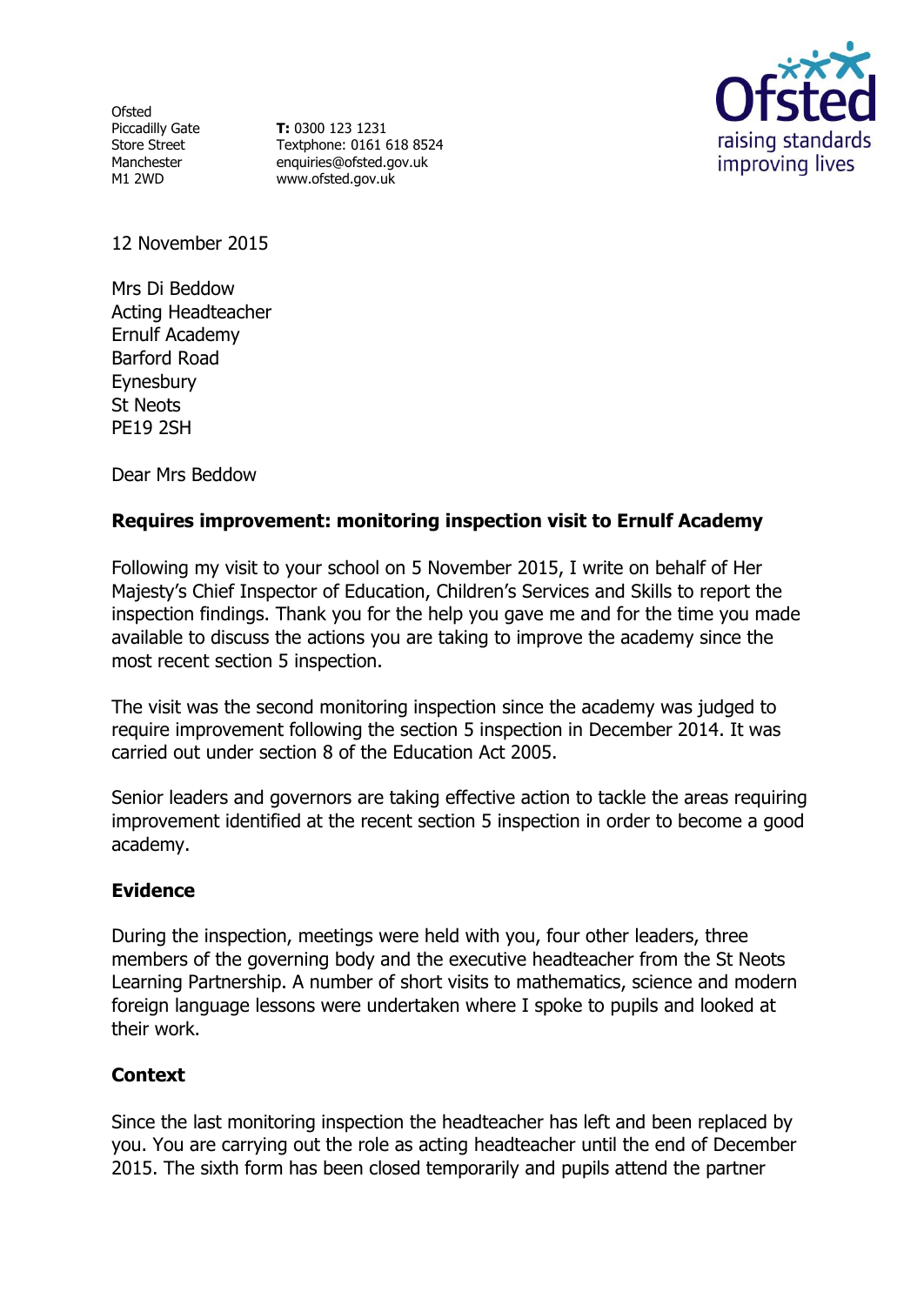

school sixth form at St Neots Sixth Form Centre. A number of teachers and leaders have left the academy and been replaced by new staff.

## **Main findings**

You have led marked improvements to the quality of teaching, learning and leadership since the last visit. You have raised the expectations of the whole academy community about the quality of education for pupils. On arriving at the site I was impressed by the improvements to appearance. There is now evident pride in keeping the site tidy, clean and fit for learning. Displays are bright and attractive and a culture of high expectations is being established. The governors, executive headteacher, other leaders, site staff and teachers have all played their part in contributing to the improvements being made.

Senior and middle leaders work much more effectively as a team and are quite clear about what you, the executive headteacher and governors expect of them. Teachers receive much better quality support and challenge to improve their teaching and pupils understand that more is expected of them than in the past. Most parents have also responded very positively to the newly established lines of communication where the school is encouraging much greater understanding of their children's achievements. The action taken since the last monitoring visit demonstrates that your improvement plans are having a positive impact in guiding improvement.

Following the review of the impact of pupil premium funding you have taken effective action to meet the needs of this group of pupils. Clear lines of responsibility have been established and teachers are expected to know and be able to meet the needs of these pupils. Currently you track the progress of this group, matching against non-pupil premium pupils within the academy. In order to narrow the gap further, it would be advisable to compare the achievement of pupil premium pupils with non-pupil premium pupils nationally. Disadvantaged pupils enter Year 7 with achievement levels that are approximately one year behind those of others. It is critical that academy leaders pay close attention to this to ensure that the gap does not continue to widen.

Governors have learnt from past experience. They demonstrate a much greater strategic understanding of their responsibility for improvement. Governors have high expectations for the future of the academy. This is based on a sound knowledge of the quality of teaching and the achievement of different groups of pupils. Both you and the executive headteacher receive good-quality challenge and support from governors. Governors have also demonstrated that when necessary they can take decisive action to improve leadership.

Teaching in mathematics, modern foreign languages and science is much better than at the time of the last visit. This is in part because of the better quality of leadership in all three subjects. In mathematics lessons, pupils benefit from precise help and guidance on the next steps in their learning. The proportion of pupils making the